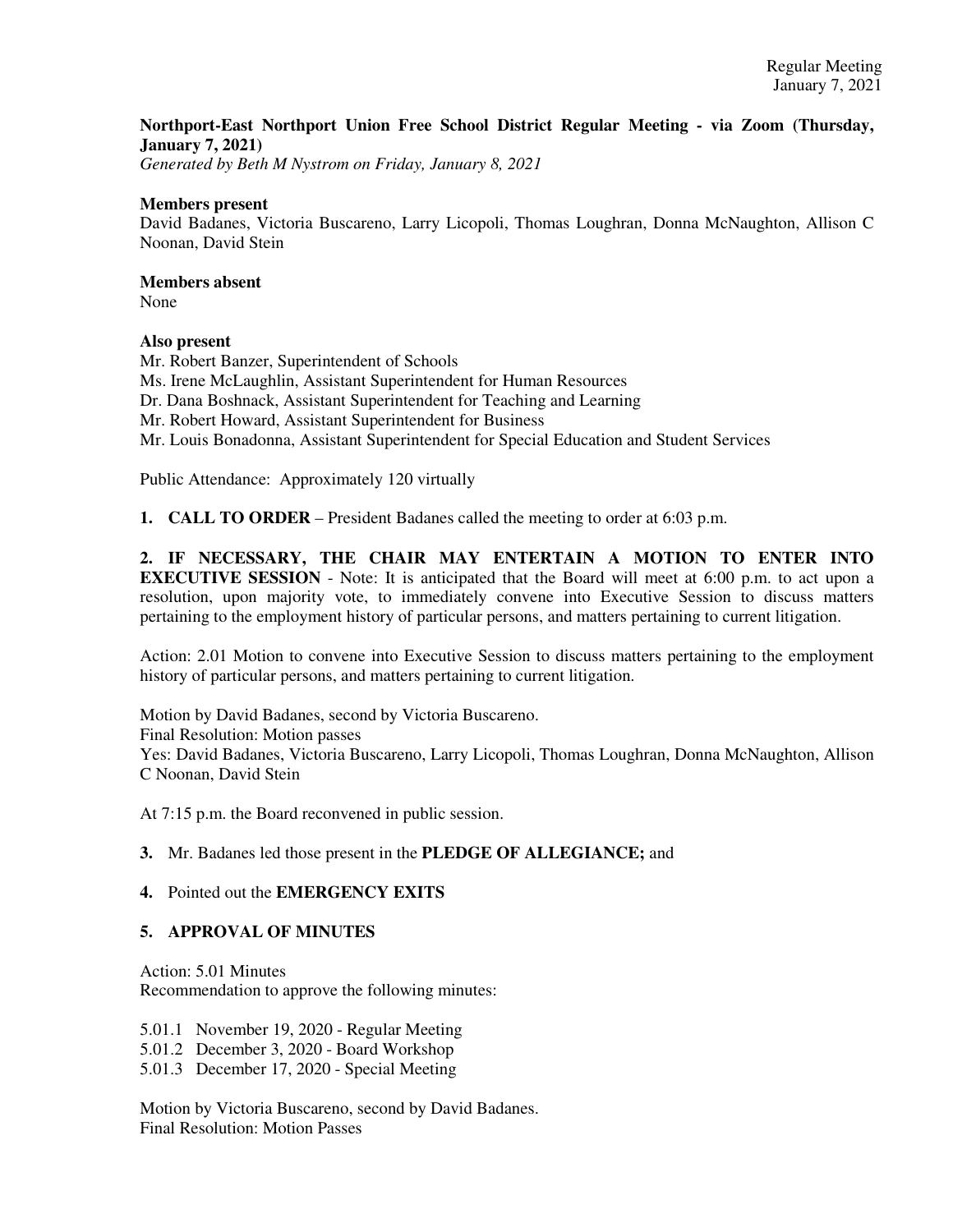Yes: David Badanes, Victoria Buscareno, Larry Licopoli, Thomas Loughran, Donna McNaughton, Allison C Noonan, David Stein

## **6. STUDENT AND STAFF RECOGNITION/ANNOUNCEMENTS FROM THE SUPERINTENDENT OF SCHOOLS**

Superintendent Banzer stated that it was a very difficult day yesterday and it reminded him of what we do in education to the integrity of democracy, to the republic and to us as a nation. There is a direct connection to what we do here and the impact it has on the future of this nation. Mr. Banzer stated that he appreciates all the work of the teachers, staff and administrators today, in the past and going forward.

Things are slowly moving forward with low risk sports starting today. Mr. Banzer thanked Mr. Dantuono for all the work done to make that happen.

Mr. Banzer stated that he attended a Rotary meeting yesterday where they honored two students for their good works.

Information: 6.01 Update Related to COVID and School Reopening

Mr. Banzer stated that they have been working on a plan to return students at the secondary level. There are two parts to it, first is the plan and logistics, and second is the current reality related to COVID. We are seeing numbers where they were back in March and April. The positivity rates are going up. There are quarantine protocols that district is mandated to follow. Thankfully the district didn't have to close any schools because we didn't have enough staff but we were pretty close to that.

A lot of the plan to return secondary students depends on what is going on with COVID and the numbers. They are not going in a good direction. Mr. Banzer stated that he wanted to explain what it would look like logistically if everyone was brought back.

Mr. Dan Danbusky, Northport High School Principal, stated that they approached the reopening plan using three categories that are completely linked, programmatic, facility and staffing implications. Mr. Danbusky reviewed how the classrooms are setup now for social distancing and the changes the Department of Health made with regards to contact tracing and close contact tracing, honed into six foot mark for ten minutes. Particular pinch points at the high school are lunch periods. Sixth period has close to 400 students. During lunch period for  $6<sup>th</sup>$  period we would need 10-12 additional classroom spaces. It would cut into overflow requirement in terms of supervision if we took over a large space like the gymnasium. Physical Education periods have upwards of 173 students in a gym class. They need to be 12' spacing. Art and music classes don't have traditional rows and columns arrangements and would require overflow classrooms. We made a conscious effort to offer programs the way we offer them. We have a four minute passing time with reduced density. One way hallways would be required and would probably be looking to cut into instruction time 1 to 2 minutes per class utilizing one way hallway. Students have tackled this challenge with utmost grace. We do run the risk of increased numbers and it is a numbers game in terms of staffing and supervision in the building. From a facilities perspective, buildings and grounds have gotten desk barriers. We are prepared and certainly willing to increase student time in the building. It would require some significant effort, input and commitment to do so.

Mr. Tim Hoss, Northport Middle School Principal, stated that Northport Middle School has very similar challenges. There is an early morning zero period where students are coming in and right now they are staging them in different locations. Sixth graders take up 110 available seats in small and large cafeterias and have overflow. The auditorium is configured to have up to 48 students while orchestra is going on. Eighth grade goes into the gym when sharing with band. They are utilizing every space they can. The remedy for that would be to have overflow rooms for the morning. Mr. Hoss stated that there are answers but it would be about utilizing more space and more staff. Throughout the day there are similar concerns.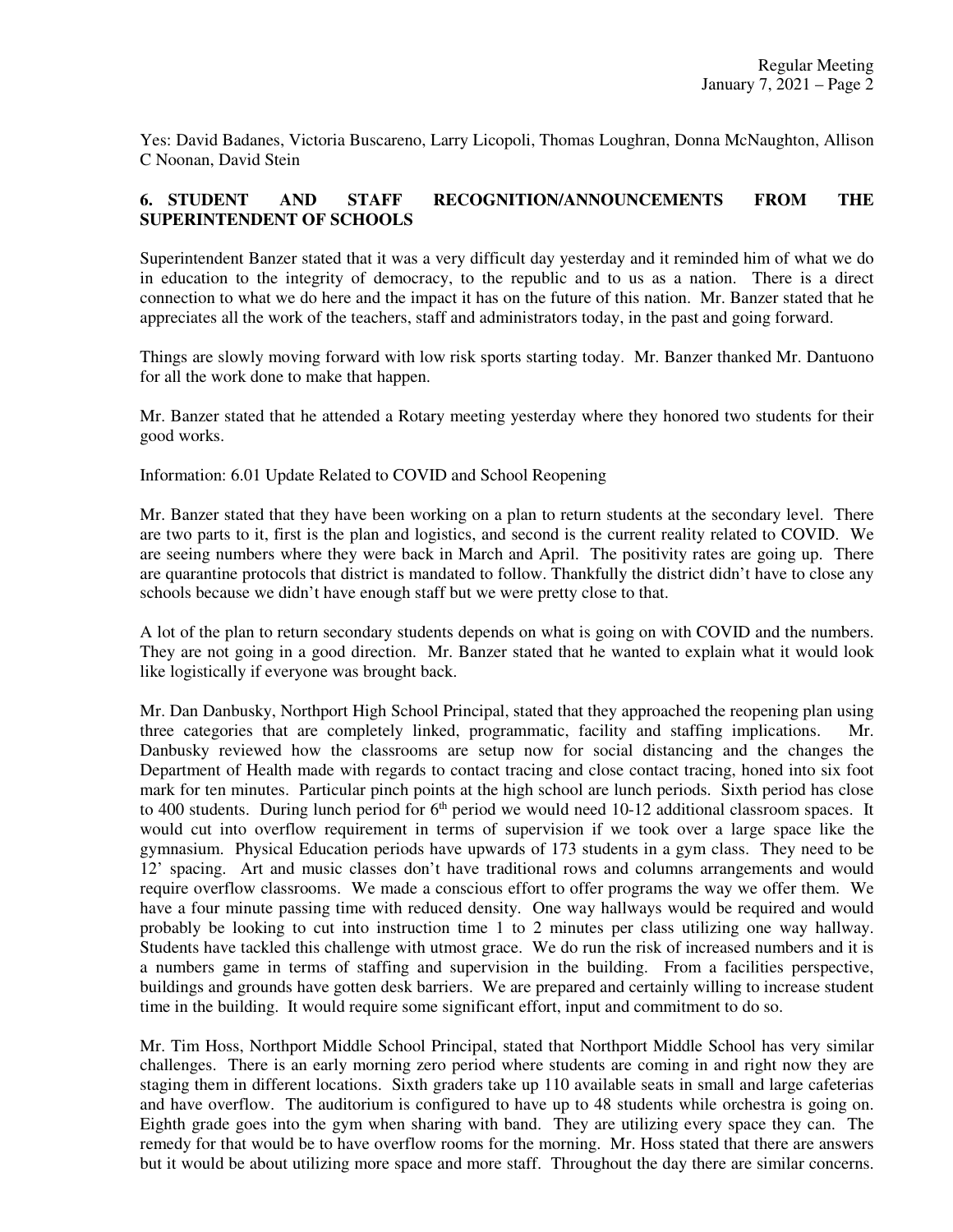The biggest concern is the passing in the hallways. It would probably wind up eating into the instructional time a little more at the front and back end of each period. They would probably want to stagger dismissal a little more than five minutes.

Mr. Pat DeStefano, East Northport Middle School Principal, stated that East Northport Middle School has very similar concerns. Because of a lack of staff they are utilizing the stage for large overflow for  $6<sup>th</sup>$ grade lunch. Four to ten overflow rooms would be impossible to staff. They may have to take other large spaces away such as band room and that would cut into program and lessons during those periods. Physical Education is utilizing the cafeterias particularly at this time of year. That utilization would be limited during  $4<sup>th</sup>$ ,  $5<sup>th</sup>$ , and  $6<sup>th</sup>$  lunch periods. On an instructional basis the rooms would be able to fit about a 4' radius around a desk. They would require a minimum of one instructional overflow room which would require staffing. Density is an issue especially in passing in the hallways. They continue to use oneway hallways. They would consider taking a minute or two from instructional time in order to slow down, space out and regulate the flow in the hallways. East Northport Middle School is a very traditional design in a very closed rectangular space. They would also have to stagger dismissal which would cut into  $8<sup>th</sup>$ period. They use the hallways for arrival in B wing, C wing, D wing and A wing. It may be required to increase space for staging in the morning and also cut into first period to stagger students going into classes.

Mr. Robert Howard, Assistant Superintendent for Business, stated that there would be transportation challenges. During COVID, the buses were designed to have 22 students less on a large bus, one child per seat. The route design is to have 22 students on a bus. As we bring more students in we would not be able to achieve having less than 22 on a bus. From a facilities standpoint they are ready to go with barriers and getting additional PPE.

There was a discussion regarding lunch overflow rooms, desks and desk barriers, staffing issues, communication with parents, transportation, a parent survey, opting in and out, and a timeline for bring students back.

### **7. SPECIAL REPORTS**

Information: 7.01 Future Study Update

Mr. Banzer presented the rezoning district map and stated that the number one question they are being asked by parents is what school will their child attend. They are working with Transfinder to develop a system on the website where the community members could input their address and that will tell them which school they would be attending.

The next step is the creation of a task. A resolution will be presented at the January  $21<sup>st</sup>$  Board Meeting to create the task force. They will create a timeline and action steps with ongoing community updates. It is important to update the Board and the community on the proposed rezoning. The committee will prepare the educational impact statement. The target it to have the report done towards the end of March.

There was a discussion regarding pupil capacity, rezoning, COVID, transportation, communication, Special Education programs, and variances.

**8. COMMUNICATIONS** - Please Note: This is the opportunity for persons who had written letters to the Board.

There were no communications to the Board requiring Board action.

**9. PUBLIC COMMENT/PARTICIPATION** - Please Note: Community members are invited to share their questions, comments, or concerns with the School Board. To participate by Zoom please sign up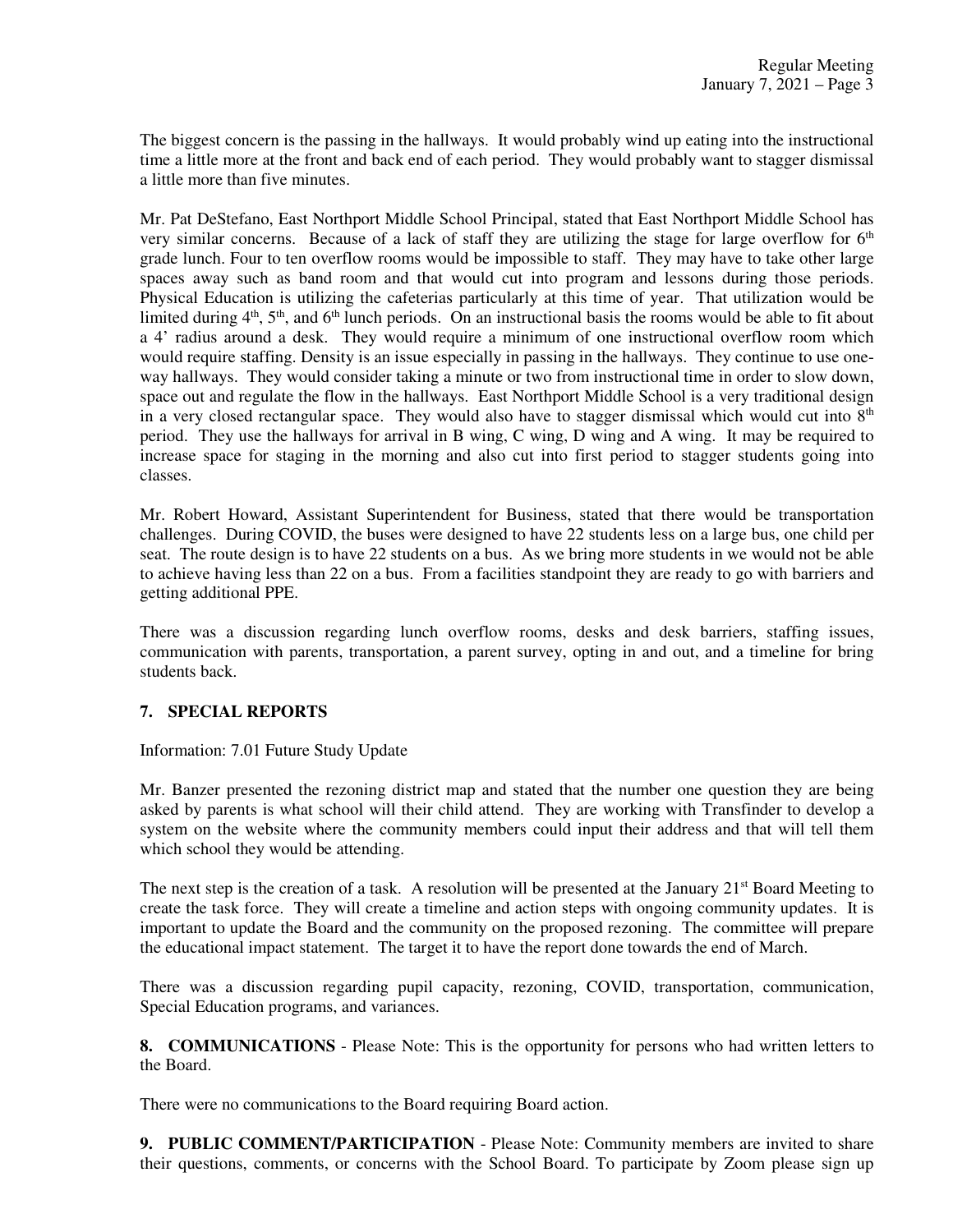using the following link: https://forms.gle/DMBaxEyRAfMUhKkW9 by 4:00 p.m. the day of the meeting. When speaking, citizens should state their name and address for the record and limit their presentation to 5 minutes. Where possible, the Board will answer factual questions immediately. A written response may be provided when information is not available. If a response would involve discussion of Board Policy or decisions which might be of interest to citizens not present at the meeting, the Board may place the item on a future meeting agenda.

## **10. SUPERINTENDENT'S REPORT, GENERAL - FOR BOARD ACTION**

Action: 10.01 Personnel Actions Report Recommendation to approve the attached Personnel Actions Report.

President Badanes announced the retirements of Lenore Weibert, Teacher Aide, Susan Lalor, Bus Driver, and Janet Filippone, Principal Stenographer.

Motion by Thomas Loughran, second by David Badanes. Final Resolution: Motion Passes Yes: David Badanes, Victoria Buscareno, Larry Licopoli, Thomas Loughran, Donna McNaughton, Allison C Noonan, David Stein

Action: 10.02 Schedule J - Committee on Special Education Recommendation to approve Schedule J - Committee on Special Education

Motion by Thomas Loughran, second by David Badanes. Final Resolution: Motion Passes Yes: David Badanes, Victoria Buscareno, Larry Licopoli, Thomas Loughran, Donna McNaughton, Allison C Noonan, David Stein

# **11. SUPERINTENDENT'S REPORT, FINANCIAL - FOR BOARD ACTION**

Action: 11.01 Surplus Equipment Recommendation to declare the attached list of equipment, owned by the School District that is no longer cost effective to repair, as surplus and dispose of according to Board policy.

Motion by Thomas Loughran, second by David Badanes. Final Resolution: Motion Passes Yes: David Badanes, Victoria Buscareno, Larry Licopoli, Thomas Loughran, Donna McNaughton, Allison C Noonan, David Stein

Action: 11.02 Dottie Holland Memorial Scholarship Recommendation to approve the following resolution:

 "RESOLVED, that the Board of Education approve the establishment of the Dottie Holland Memorial Scholarship in honor of former staff member, Dottie Holland, to be awarded to a graduating student who has been active in school activities and community volunteer work. The criteria is based upon completion of an essay describing how school activities and volunteer work shaped his/her perspective during the high school years.

 ALSO RESOLVED, that the Board of Education accept the following donations toward the Dottie Holland Memorial Scholarship Fund: Mary and Kevin Barry \$125.00, Donald and Lauren McKay \$50.00, Eleanor Fauser \$100.00, William and Julie Brosnan \$200.00, Ann Marie Jenkins \$40.00"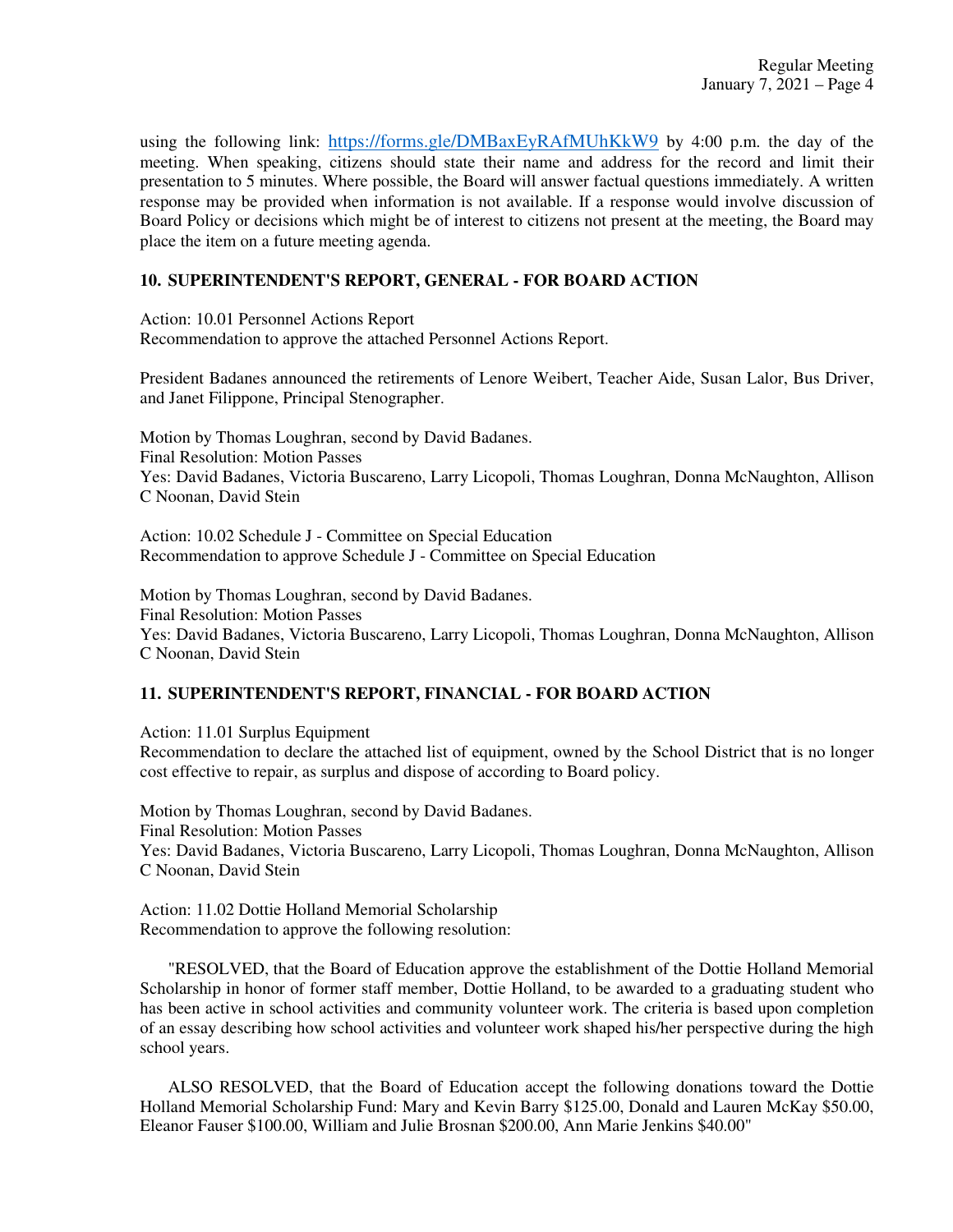Motion by Thomas Loughran, second by David Badanes. Final Resolution: Motion Passes Yes: David Badanes, Victoria Buscareno, Larry Licopoli, Thomas Loughran, Donna McNaughton, Allison C Noonan, David Stein

Action: 11.03 Mazz Marketing, Inc.

Recommendation to approve a Supplementary Education Services Agreement between the Northport-East Northport Union Free School District and Wayne Mazzoni, Mazz Marketing Inc., for online college athletic recruiting seminar for student athletes and parents, in the amount of \$500.00 (PE)

Motion by Thomas Loughran, second by David Badanes. Final Resolution: Motion Passes Yes: David Badanes, Victoria Buscareno, Larry Licopoli, Thomas Loughran, Donna McNaughton, Allison C Noonan, David Stein

Action: 11.04 Jericho School District

Recommendation to approve a 2019-2020 Special Education Services Contract between the Board of Education of the Northport-East Northport Union Free School District and Jericho School District (Spec. Ed.)

Motion by Thomas Loughran, second by David Badanes. Final Resolution: Motion Passes Yes: David Badanes, Victoria Buscareno, Larry Licopoli, Thomas Loughran, Donna McNaughton, Allison C Noonan, David Stein

Action: 11.05 Commack Union Free School District Recommendation to approve a 2020-2021 Agreement between the Northport-Est Northport Union Free School District and the Commack Union Free School District for IEP related services (Spec. Ed.)

Motion by Thomas Loughran, second by David Badanes. Final Resolution: Motion Passes Yes: David Badanes, Victoria Buscareno, Larry Licopoli, Thomas Loughran, Donna McNaughton, Allison C Noonan, David Stein

Action: 11.06 Donations Recommendation to approve the following resolution:

 "RESOLVED, that the Board of Education accept the donation of a Gianelli Upright Piano and Bench from Ms. Anita Mazur, value estimated by the donor to be approximately \$500."

Motion by Thomas Loughran, second by David Badanes. Final Resolution: Motion Passes Yes: David Badanes, Victoria Buscareno, Larry Licopoli, Thomas Loughran, Donna McNaughton, Allison C Noonan, David Stein

Action: 11.07 Claims Auditor's Report

Recommendation to approve the Claims Auditor's Report for Warrants and Schedule of Claims for payments dated:

November 6, 2020 (Payroll Trust & Agency Warrant), November 16, 2020 (Accounts Payable Warrant), November 20, 2020 (Payroll Trust & Agency Warrant), November 30, 2020 (Accounts Payable Warrant), November 2020 (Claims Audit Report)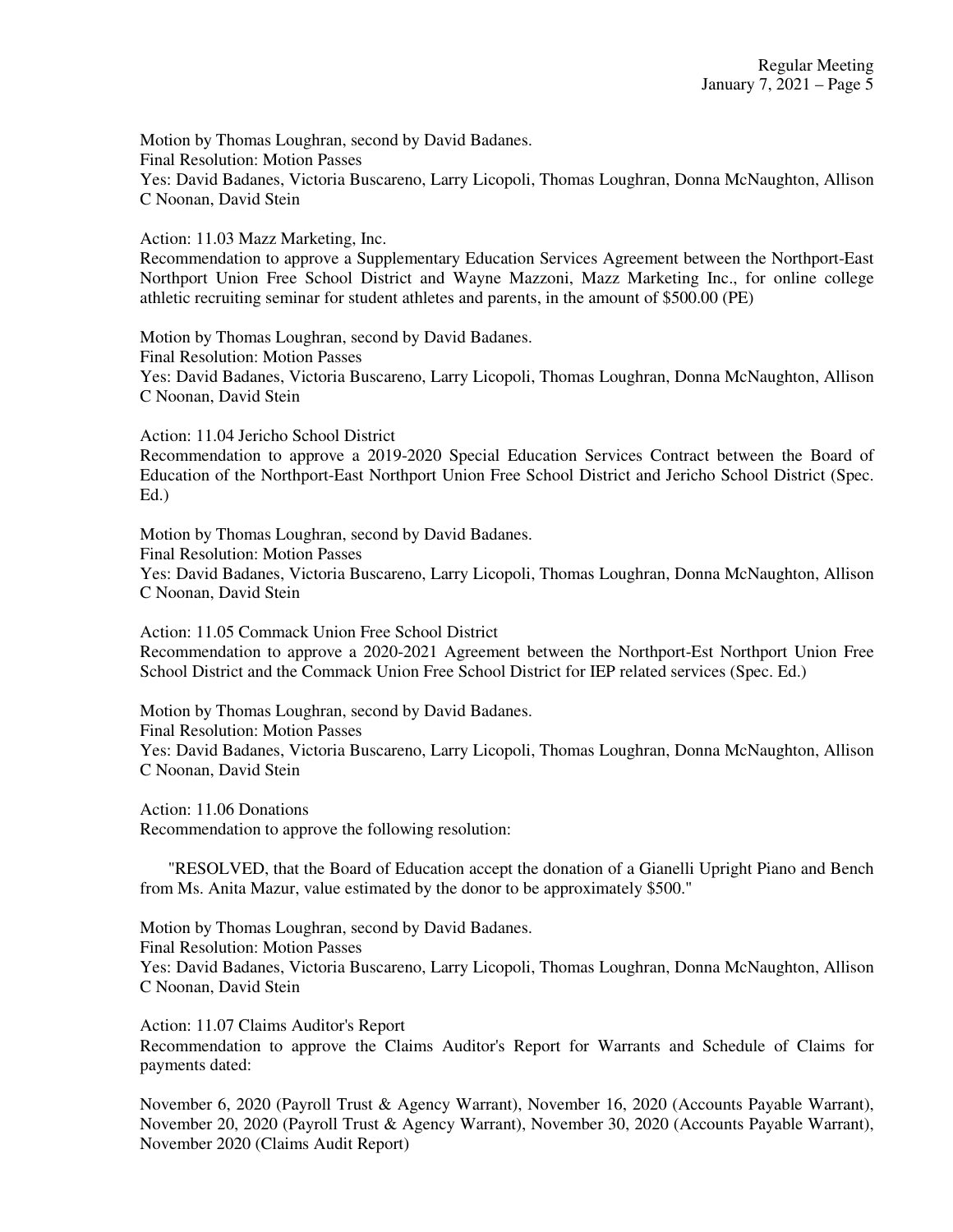Motion by Thomas Loughran, second by David Badanes. Final Resolution: Motion Passes Yes: David Badanes, Victoria Buscareno, Larry Licopoli, Thomas Loughran, Donna McNaughton, Allison C Noonan, David Stein

Action: 11.08 Huntington YMCA

Recommendation to approve an Agreement between the Northport-East Northport Union Free School District and the YMCA of Long Island, Inc. on behalf of its Huntington branch for use of the pool for Girls Swim Team practices from March 1, 2021 through April 30, 2021 (PE/Athletics)

Motion by Thomas Loughran, second by David Badanes. Final Resolution: Motion Passes Yes: David Badanes, Victoria Buscareno, Larry Licopoli, Thomas Loughran, Donna McNaughton, Allison C Noonan, David Stein

Action: 11.09 Huntington YMCA

Recommendation to approve an Agreement between the Northport-East Northport Union Free School District and the YMCA of Long Island, Inc. on behalf of its Huntington branch for use of the pool for Boys Swim Team practices beginning January 7, 2021 through March 4, 2021, the agreement subject to review by Board Counsel, and authorizing the Board President to execute the contract on behalf of the Board (PE/Athletics)

Motion by Thomas Loughran, second by David Badanes. Final Resolution: Motion Passes Yes: David Badanes, Victoria Buscareno, Larry Licopoli, Thomas Loughran, Donna McNaughton, Allison C Noonan, David Stein

# **12. SUPERINTENDENT'S REPORT - FOR INFORMATION ONLY**

Information: 12.01 Schedule H - Use of Facilities

### **13. UNFINISHED BUSINESS**

#### **14. NEW BUSINESS**

**15. ADJOURNMENT** - Board policy requires adjournment by 10:30 pm, unless meeting is extended by vote.

Information: 15.01 Upcoming Meetings

REGULAR MEETING Thursday, January 21, 2021 7:00 p.m. William J. Brosnan School

REGULAR MEETING Thursday, February 11, 2021 7:00 p.m. William J. Brosnan School

Action: 15.02 Adjournment

Recommendation to adjourn public session and convene into Executive Session to discuss matters pertaining to the employment history of particular persons.